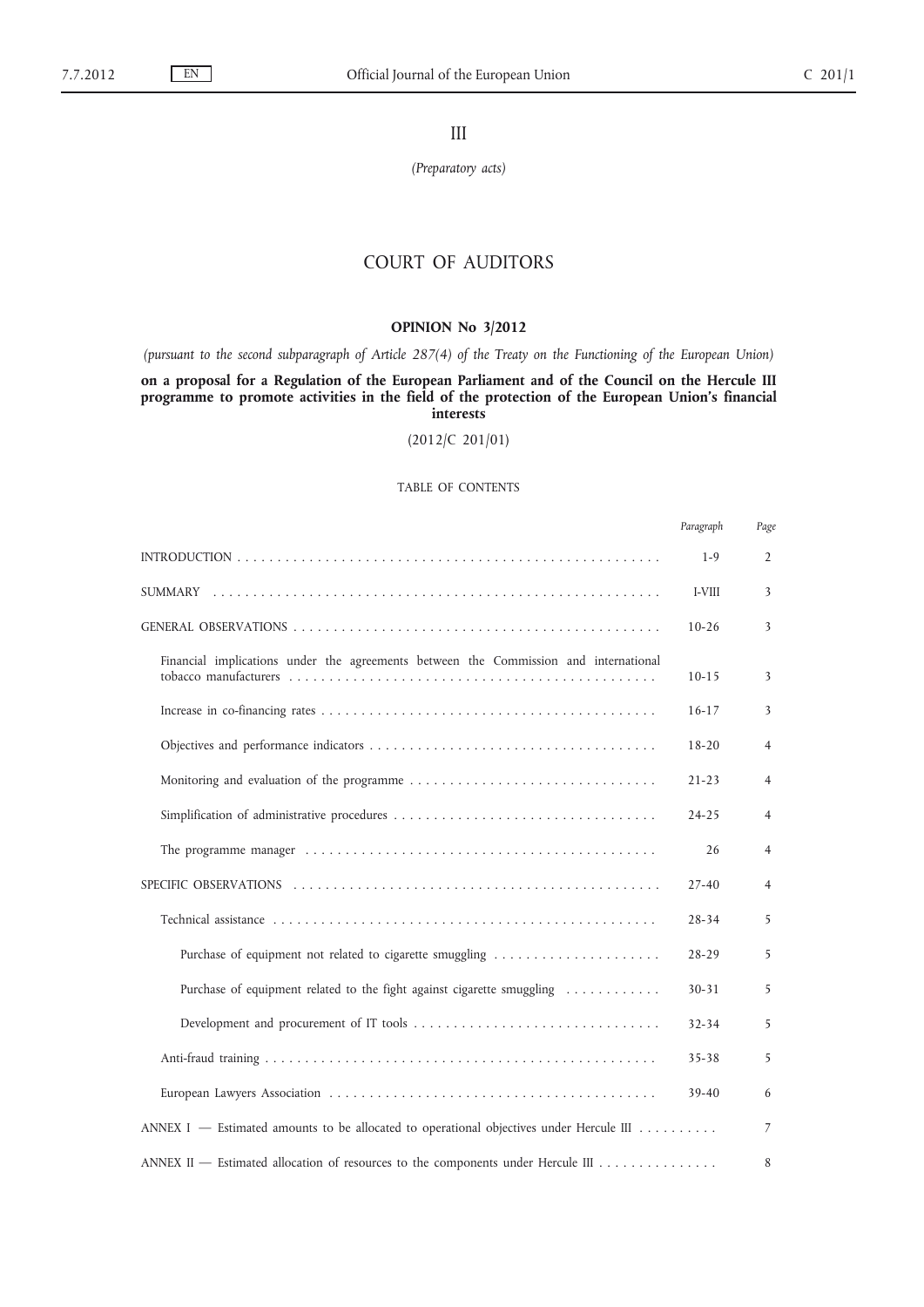THE COURT OF AUDITORS OF THE EUROPEAN UNION.

Having regard to the Treaty on the Functioning of the European Union, and in particular Article 325(4) thereof,

Having regard to the previous opinions given by the Court of Auditors on decisions regarding a Community action programme to promote activities in the field of the protection of the Community's financial interests, Hercule I (No 8/2003 (1)) and Hercule II (No  $6/2006$  (2)),

Having regard to the Court of Auditors' Special Reports No  $1/2005$  (3) and No  $2/2011$  (4) concerning the management of the European Anti-Fraud Office (OLAF) and the follow-up of Special Report No 1/2005,

Having regard to the request of the Council of the European Union of 26 January 2012,

Whereas the proposed Regulation is based on Article 325(4) of the Treaty on the Functioning of the European Union (TFEU), which provides that: 'The European Parliament and the Council … after consulting the Court of Auditors, shall adopt the necessary measures in the fields of the prevention of and fight against fraud affecting the financial interests of the Union with a view to affording effective and equivalent protection in the Member States and in all the Union's institutions, bodies, offices and agencies.';

Whereas the main purpose of the Commission's proposal  $(5)$  is to replace the Hercule II programme (6) when it expires in 2013 with Hercule III for a period of seven years (2014 to 2020),

HAS ADOPTED THE FOLLOWING OPINION:

## **INTRODUCTION**

1. The Hercule I programme started on 1 January 2004 and Hercule II covers the period 2007-2013. Hercule III is a continuation of the programme to promote activities in the field of the protection of the European Union's financial interests. Its proposed budgetary envelope is to be 110 million euro for the period 2014-2020. This would take total expenditure for the three Hercule programmes up to 220,3 million euro  $(7)$ .

2. The proposal continues to place specific emphasis on the fight against cigarette smuggling and counterfeiting to reflect legal obligations (8) of the Commission stemming from the

- ( 4) OJ C 124, 27.4.2011, p. 9.
- ( 5) COM(2011) 914 final of 19 December 2011.
- ( 6) Decision No 878/2007/EC of the European Parliament and of the Council (OJ L 193, 25.7.2007, p. 18), amending and extending the Hercule I programme: Decision No 804/2004/EC of the European Parliament and of the Council (OJ L 143, 30.4.2004, p. 9).
- ( 7) Hercule I: 2004-2006: 11,775 million euro; Hercule II: 2007-2013: 98,525 million euro; Hercule III: 2014-2020: 110 million euro.
- ( 8) Explanatory Memorandum, paragraph 1, of the proposal: COM(2011) 914 final of 19 December 2011.

agreements with four international cigarette manufacturers (9). An amount of approximately USD 2 billion is payable under the agreements into Member States' budgets (90,3 %) and into the European Union's budget (9,7 %), after deduction of legal fees, over the period 2004-2030.

3. The programmes are managed by OLAF. The main objective of the programme is to protect the financial interest of the Union by preventing and combating fraud, corruption and any other illegal activities. There are five operational objectives (see *Annex I*).

4. According to the legislative financial statement attached to the proposal, 79 % of the envelope would be allocated to 'technical assistance' to Member States, 19 % to 'specialised training' and 2 % to the 'European Lawyers Associations (ELAs)'.

5. 'Technical assistance' comprises the acquisition of technical equipment, training and cooperation between the services using the equipment and the procurement of commercially available databases for Member State and OLAF investigations.

6. The objective of the 'specialised training' is to provide adequate knowledge of the protection of EU financial interests' to Member States' officials and to promote 'best practice' and networking between Member States via seminars and conferences.

7. The 'ELA' budget is for academic and professional groups undertaking research and discussion on legal issues and also serves as a forum for the dissemination of developments in the area of EU law.

The explanatory memorandum to the proposal states that the Commission considered four options for the Hercule III programme. These are evaluated in the impact assessment  $(10)$ : (1) Continuation of the Hercule II programme with the same level of funding; (2) Renewal of the Hercule II programme with improved objectives, better methodology and a higher rate of co-financing  $(11)$ ; (3) Significant alteration of the objectives with much greater support for operation and law enforcement activities; (4) Discontinuation of the Hercule II programme, with the possibility of continuing some actions under other Union cofinancing programmes and/or leave other actions to Member States. The Commission based its proposal on option (2).

9. This opinion is based on the proposal, the impact assessment and the intermediate review  $(12)$  of the achievement of the objectives of the Hercule II programme. It is divided in two parts: general and specific observations. An assessment of the other three options considered has not been undertaken.

( See paragraph 16.

<sup>(</sup> 1) OJ C 318, 30.12.2003, p. 5.

<sup>(</sup> 2) OJ C 302, 12.12.2006, p. 41.

<sup>(</sup> 3) OJ C 202, 18.8.2005, p. 1.

 $(9)$ 9) Philip Morris International (PMI), Japan Tobacco Int. (JTI), Imperial Tobacco Ltd (ITL), British American Tobacco (BAT).

<sup>(</sup> 10) Commission Staff Working Paper — Impact Assessment — accompanying document to the proposal on the Hercule III programme: SEC(2011) 1610 final of 19 December 2011.

<sup>(</sup> 12) Intermediate review of the achievement of the objectives of the Hercule II programme, updated on 18 March 2011.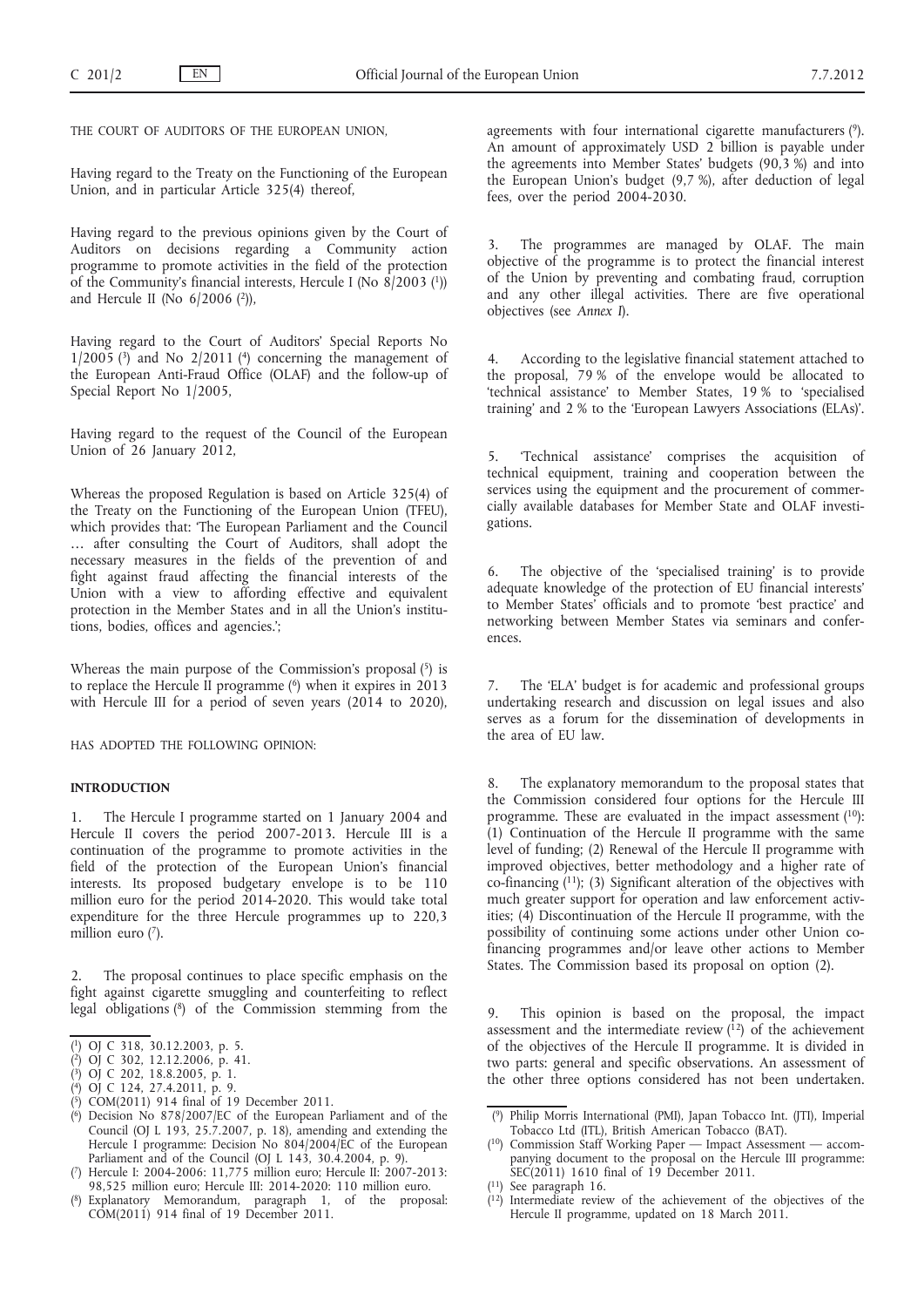### **SUMMARY**

According to the proposal approximately 40 % of the Hercule III programme (44,8 million euro) is to be allocated to the fight against cigarette smuggling and counterfeiting. This reflects the commitment of the Commission stemming from the agreements with four international cigarette manufacturers. Under the agreements, 90,3 % of more than USD 2 billion are paid to national budgets of Member States. As one agreement expires in 2016, it should be noted that the EU budget will receive approximately 10 million euro less than the funds the Commission plans to devote to the fight against cigarette smuggling and counterfeiting.

II. More information concerning the use by Member States of the revenue they receive from the agreements should be available at Commission level in order to ensure an efficient and coordinated approach in administering the resources dedicated to the fight against cigarette smuggling and counterfeiting.

III. An important change under the Hercule III programme is the proposed increase in the maximum co-financing rate for grants for technical support from 50 % to 80 % (and 90 % in exceptional and duly justified cases). In the Court's opinion  $80\%$  should be the maximum rate and should only be necessary in such exceptional, and duly justified, cases.

IV. Measurable indicators for Hercule III need to be refined.

V. The Commission has not yet measured the impact of Hercule II. The assessment merely reports the inputs and outputs of the programme.

VI. By 31 December 2014 the Commission (OLAF) shall present a report on the achievement of the objectives of the Hercule II programme. Lessons learned should be used to modify the Hercule III programme.

VII. The simplified procedure envisaged for grants under 50 000 euro depends on the adoption of the new Financial Regulation and its implementing rules.

VIII. In its follow-up to Special Report No 1/2005 (Special Report No 2/2011) the Court maintained its view that OLAF should transfer the responsibility for managing the Hercule programme to other Commission services and refocus its activities on the investigative function.

## **GENERAL OBSERVATIONS**

### **Financial implications under the agreements between the Commission and international tobacco manufacturers**

10. Between 2004 and 2010, in the context of the fight against cigarette smuggling and cigarette counterfeiting, the Commission signed agreements with four international tobacco manufacturers. Under these agreements more than USD 2 billion are paid by the latter to national budgets and

to the EU budget. The agreements have varying periods of validity over the years from 2004 until 2030.

11. Over this period 90,3 % of the proceeds from the agreements are paid to Member States and 9,7 % to the EU budget. For example, in 2010, Member States received approximately 65,7 million euro and the EU budget received 7,1 million euro from this source. The Court estimates that Member States received similar amounts in 2011. OLAF did not provide any figures in respect of 2011 for confidentiality reasons.

12. In its proposal for Hercule III, the Commission allocates an amount of 44,8 million euro (40,7 % of the total envelope of 110 million euro) to the fight against organised fraud, smuggling and counterfeiting of cigarettes (1). This includes financing technical equipment to the amount of 27,4 million euro (see paragraphs 30 and 31).

13. Under Hercule II expenditure on this fight was approximately equal to the Commission share of the revenue from the agreements. The estimated revenue resulting from the agreements is calculated by the Court to be 34,9 million euro (2) over the Hercule III period. This is approximately 10 million euro less than the funds the Commission plans to devote to the fight against cigarette smuggling and counterfeiting under Hercule III over the same period. This is due to the fact that the agreement with Philip Morris International will expire at the end of 2016, if not extended.

14. The Court notes that Member States have a particular interest in the fight against cigarette smuggling and counterfeiting. Import duties evaded on cigarette smuggling and counterfeiting constitute a loss to the EU budget (traditional own resources). However, the excise duties and value added tax foregone, in addition to the share of import duties the Member States would normally retain as collection costs, constitute losses to Member States' budgets well in excess of any loss to the EU budget.

15. OLAF does not have information on what each Member State does with its share of the annual payments received from the tobacco manufacturers. In the opinion of the Court such information should be available at Commission level in order to ensure an efficient and coordinated approach in administering the resources devoted to the fight against cigarette smuggling and counterfeiting, at both EU and national level.

#### **Increase in co-financing rates**

16. Article 9 of the proposal stipulates that for eligible actions as defined under Article 7, the co-financing rate shall not exceed 80 % of the eligible costs  $(3)$  (and 90 % in exceptional and duly justified cases). Under Hercule II the maximum co-financing rate for technical support was 50 % of the eligible costs.

<sup>(</sup> 1) Operational objective No 4 annexed to the legislative statement.

<sup>(</sup> 2) Revenue expected and converted in euro using the exchange rate of 1 euro/USD 1,31: 360,1 million euro \* 9,7 % (Commission's share)  $= 34.9$  million euro.

<sup>(</sup> 3) Eligible costs: (a) technical assistance for national authorities, (b) organisation of specialised training, and risk analysis workshops, conferences, (c) any other action provided by the annual work programmes for attaining the general and specific objectives of the proposed regulation.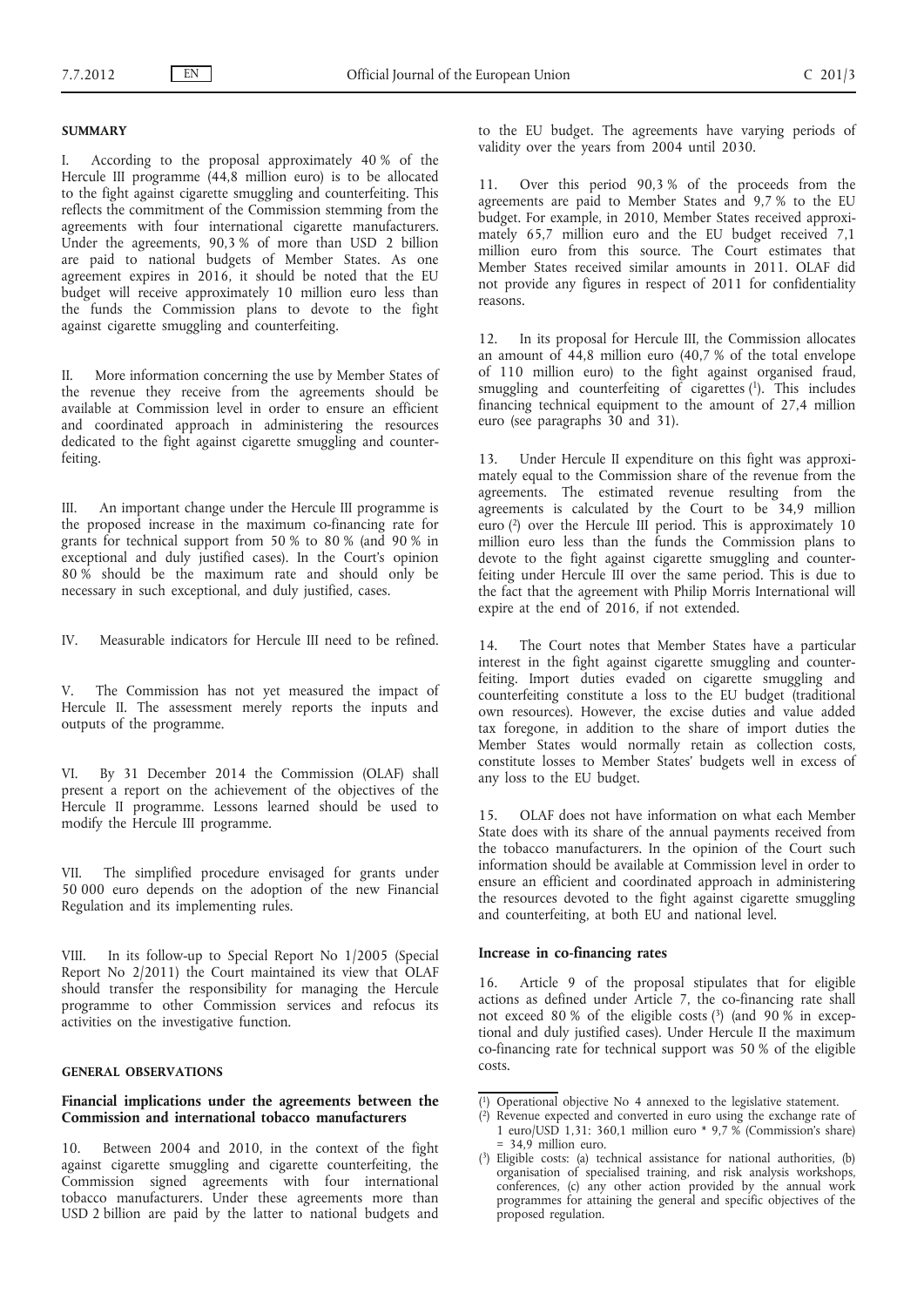17. In the Court's opinion the maximum co-financing rate should remain at 50 % for the technical equipment component in order to ensure that EU and national interests in the purchase of equipment are evenly balanced. This is especially justified for the 27,4 million euro to be devoted to co-financing technical equipment related to the fight against cigarette smuggling, in view of the importance to Member States of this fight. This maximum co-financing rate could be increased to 80 % in exceptional and duly justified cases to ensure that account is taken of particular  $EU$ -wide and national circumstances  $(1)$ .

### **Objectives and performance indicators**

18. The general and specific objectives of the programme are laid down in the draft Regulation. The programme seeks to protect the financial interest of the Union by preventing and combating fraud, corruption and any other illegal activities. The Annex to the proposal lists the operational objectives which are then broken-down into 'actions' and 'outputs' in the legislative financial statement.

19. Although the explanatory memorandum states that the objectives have been set using SMART criteria (2), the performance indicators need to be improved to be able to demonstrate the measurable impact attributable to the programme. In respect of recoveries, for example, the proposed performance indicator shows an amount of 67,9 million euro recovered  $(3)$  in 2010 with a target to increase this amount by 5-10 %. There is no proven link between the achievement of these objectives and the Hercule programme.

20. The legislative financial statement includes four main indicators to monitor the implementation of the five operational objectives, but there is no link between the two to facilitate the evaluation of the objectives.

### **Monitoring and evaluation of the programme**

21. In the Court's opinion, the 'Intermediate review of the achievement of the objectives of the Hercule II programme' (4) and the impact assessment are limited in terms of measuring the achievement of the objectives. They merely report the inputs and outputs of the programme over the period 2007-2010. This is partly due to the lengthy procurement procedures and projects whose impact cannot be immediately measured.

22. By 31 December 2014 the Commission (OLAF) will present a report on the achievement of the objectives of the Hercule II programme. In the Court's opinion this should be an independent and thorough evaluation, clearly assessing the added value of the programme. Lessons learned should be used to modify the Hercule III programme.

23. Article 11 of the proposal provides for an evaluation of the Hercule III programme by the Commission not later than 31 December 2017. This mid-term evaluation should be independent. The final evaluation, scheduled for 2021, should also be independent, demonstrate the added value of the programme and quantify the achievement of the objectives.

#### **Simplification of administrative procedures**

The Commission proposes to simplify the administration of grants under Hercule III. A simplified procedure for grants under 50 000 euro is to be introduced in line with the requirements of the Financial Regulation (5).

25. This simplification depends on the Commission's proposal for the revision of the Financial Regulation and the implementing rules being adopted.

#### **The programme manager**

26. In its follow-up to Special Report No 1/2005 (Special Report No 2/2011) the Court maintained its view that OLAF should transfer the responsibility for managing funding programmes (such as Hercule) to other Commission services and refocus its activities on the investigative function. OLAF states that it has since allocated more resources to its investigation activities. The management of the Hercule programme has been concentrated in one single policy Unit within the Policy Directorate separate from the Investigation Directorates.

#### **SPECIFIC OBSERVATIONS**

27. Hercule III is essentially a continuation of Hercule II, made up of three components:

- Technical assistance
- Anti-fraud training
- the European Lawyers Association.

*Annex II* shows the estimated allocation of resources planned for these components under Hercule III.

<sup>(</sup> 1) Financial constraints and/or exposure to risk of cigarette smuggling to markets of the Member State in question or the markets of other Member States because of external borders, for example.

<sup>(</sup> 2) Specific, measurable, achievable, realistic and timely.

<sup>(</sup> 3) Recoveries in the structural funds sector (32,9 million euro), in agriculture (11,9 million euro), direct expenditure (10,6 million euro), and other (customs, external aid …: 12,5 million euro). *Source:* Eleventh operational report of the European Anti-Fraud Office, 1 January to 31 December 2010, p. 40.

<sup>(</sup> The document, updated on 18.3.2011, covers the period 1.1.2007-31.12.2010.

<sup>(</sup> 5) Page 22 of the Legislative financial statement attached to the proposal.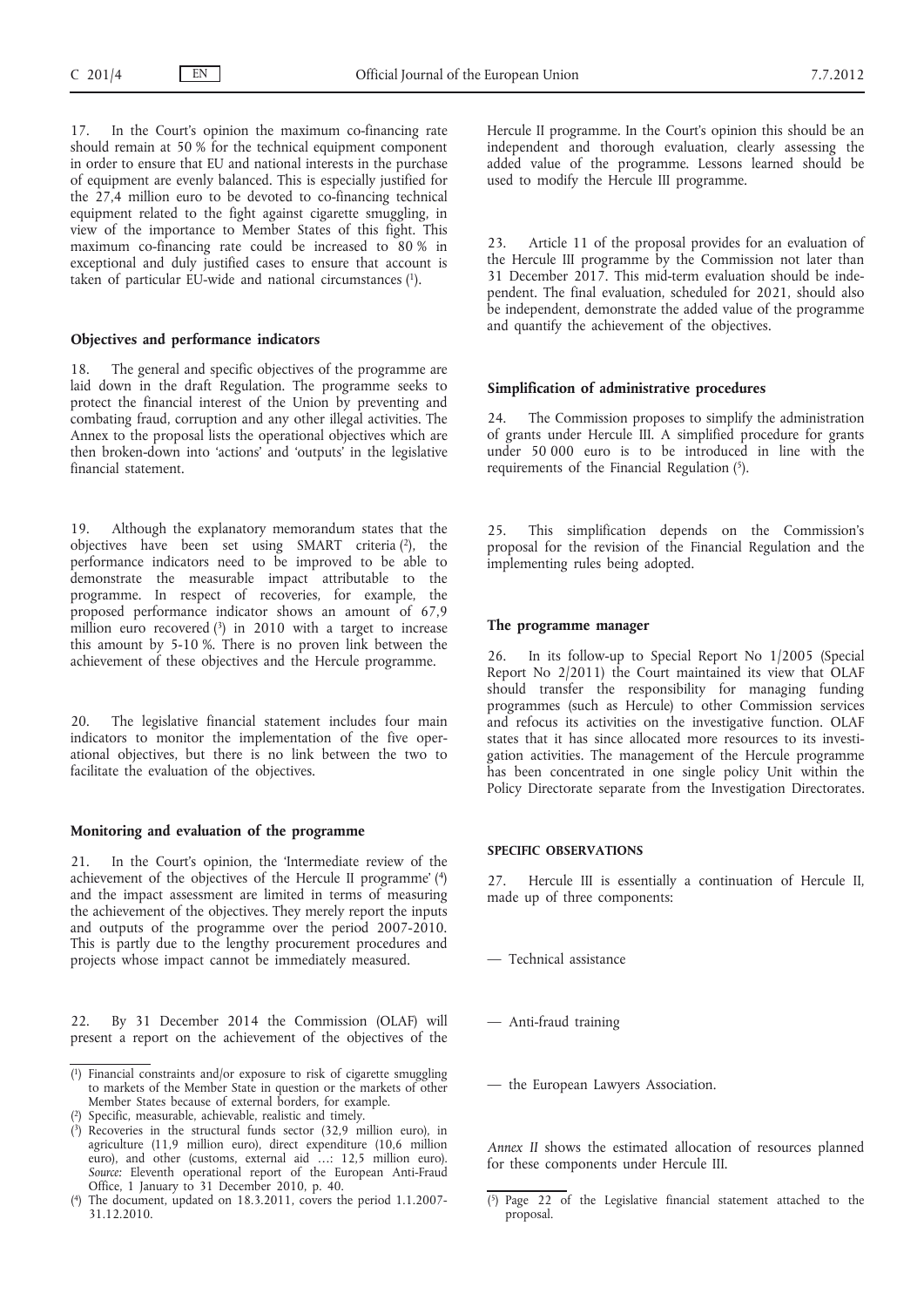## **Technical assistance**

*Purchase of equipment not related to cigarette smuggling*

28. For measures in the fight against fraud the resources allocated for co-financing the purchase of technical hardware to be used in investigations would be 27,9 million euro under the Hercule III programme. For the period 2007-2010, approximately 12,2 million euro has been allocated to law enforcement agencies (national criminal/police authorities/customs) (1). The equipment co-financed is not necessarily exclusively used for the protection of the EU financial interest, but also for operations related to drugs, weapons, prison escapes, human trade, fiscal fraud, credit card fraud, money counterfeiting and corruption in national law enforcement agencies  $(2)$ .

29. Neither the intermediate review nor the impact assessment, with one exception  $(3)$ , provide details of the type of equipment financed under Hercule II. It is stated that a systematic programme of on-the-spot controls is carried out by OLAF. However, the results of these controls and an assessment of the achievement of the objectives of the purchases were not included in the intermediate review.

*Purchase of equipment related to the fight against cigarette smuggling*

For measures in the fight against cigarette smuggling the purchase of X-ray scanners has been a preferred instrument under Hercule II. For the period 2007-2010 commitments have been made of approximately 12,5 million euro and allocated to customs authorities in 16 Member States for the purchase of 21 scanners.

31. Except for two examples (4), neither the intermediate review nor the impact assessment provide any final evaluation concerning the purchase of the scanner equipment.

*Development and procurement of IT tools*

Special agreements with the EU Joint Research Centre

32. Two projects were agreed between OLAF and the EU Joint Research Centre under the Hercule II programme:

 $\overline{\phantom{a}}$  **Project AMT** (5): a system principally used by Member States and OLAF. According to the intermediate review the expected or achieved benefits include 'the systematic exhaustive analysis on high volume trade data' and 'signals regarding significant changes in trade patterns',

- — *Project CONTRAFFIC* (6): a system mainly used by Member States to complement national risk analysis. The intermediate review lists the following expected or achieved benefits:
	- Operational: support for investigations (container movements),
	- Tactical: more realistic and effective scenarios for joint customs operations,
	- Strategic: effective risk analysis for sea transportation.

Procured access to external databases

33. Under Hercule II, OLAF and Member States have been given access to external databases in order to help them in their fight against fraud, including:

- Global Trade Atlas database (GTA),
- China Trade information (CTI) and Tips Software Services,
- Maritime transportation and manifest data and companies search tool.

Potential overlap of information between different databases

34. The Commission should avoid any overlap between the different systems and databases financed under the Hercule programme. This also applies to the information tools that are available, for example, at DG TAXUD.

#### **Anti-fraud training**

35. This component focuses on anti-fraud training actions and conferences for participants from Member States, candidate countries and non-EU countries. Opportunities are also given for networking, exchange of experience between Member States and the Commission and a wide dissemination of anti-fraud campaigns across the EU.

36. For the period 2007-2010 commitments of approximately 12,6 million euro have been made  $(7)$ .

37. The intermediate review shows the principal results achieved by the beneficiaries  $(^{8})$ . Evaluation forms were distributed to participants of training events. However, it remains unclear to what extent the surveys support these results. Only results from one question ('Overall impression of the seminar') are presented in the intermediate review.

<sup>(</sup> 1) Example: Grants awarded (657 000 euro for 2007-2009) to the GSG 9 (Federal Police) in Germany, in charge of counter-terrorism and special operations under the control of the Federal Ministry of the Interior.

<sup>(</sup> 2) Report on the achievement of the objectives of the Hercule I programme prepared by OLAF's Internal Audit Capability  $(1.1.2004 - 31.12.2006)$ .

<sup>(</sup> 3) Exception: The impact assessment, p. 4, quotes as examples of financing 'vehicle and container number plate reading equipment at the external frontier …'.

<sup>(</sup> 4) Impact assessment, pp. 24-25. Two mobile scanners co-financed under Hercule II for Ireland and Malta.

 $(5)$ 5) Costs: 517 000 euro for the period December 2008 to November 2010.

<sup>(</sup> 6) Costs: 220 000 euro p.a. for 2007-2010.

<sup>(</sup> 7) 4 million euro in grants and 8,6 million euro in procurement.

<sup>(</sup> 8) Specialised anti-fraud training given to the staff of national and regional administrations; the establishment of networks between the anti-fraud organisations in different countries; the exchange of experience and establishment of personal contacts with colleagues in other organisations at national, EU and non-EU level; dissemination of the anti-fraud and anti-corruption campaign across EU through the training activities.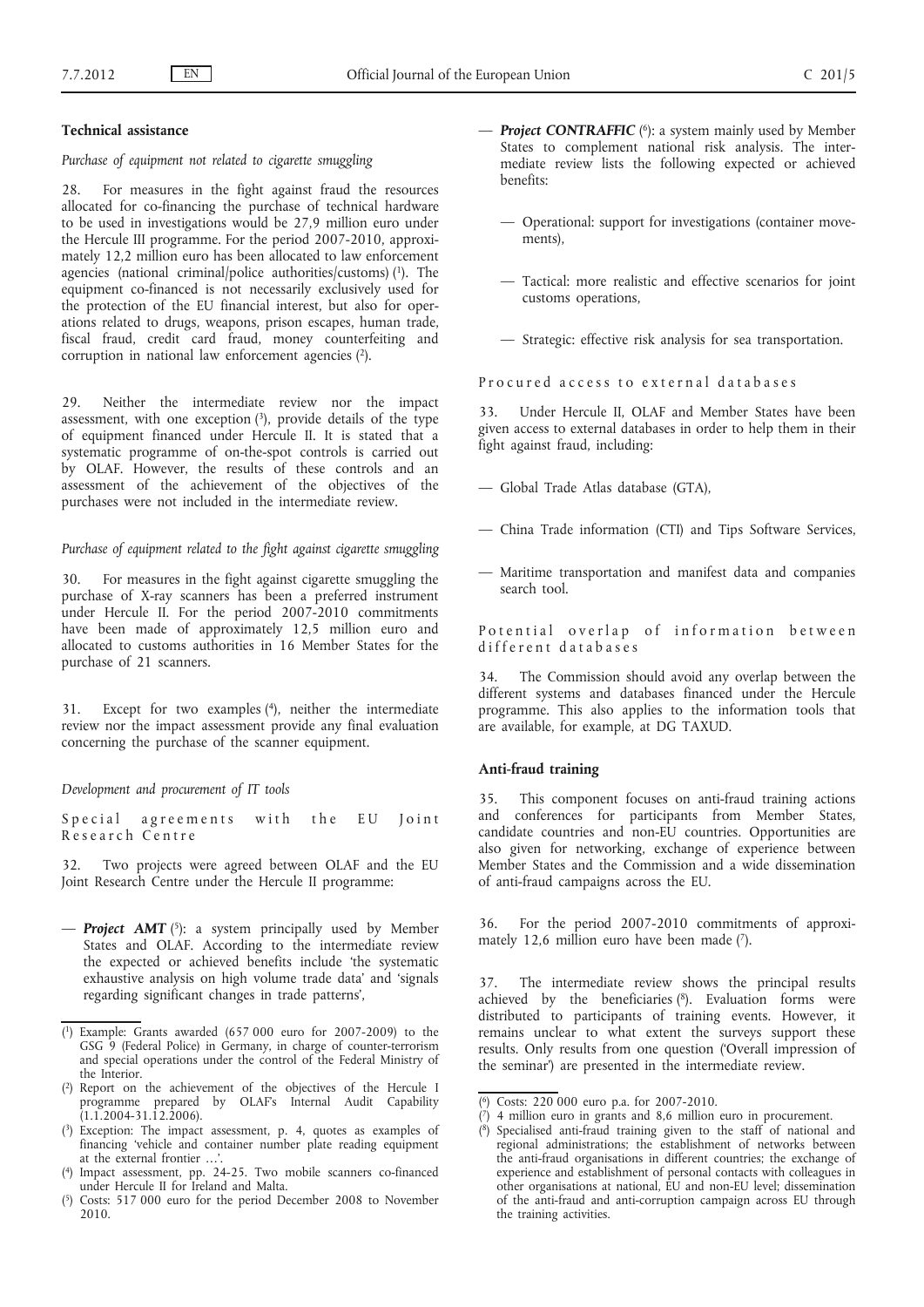38. The Commission should clearly demonstrate the added value of training activities and conferences in the final report in 2014.

## **European Lawyers Association**

39. The beneficiaries of this sector are national administrations, research and educational institutes. They are all nonprofit organisations promoting the protection of the EU's financial interests. Actions to which grants are attributed are mainly conferences/seminars, periodical publications, the dissemination of expertise and comparative law studies. The intermediate review does not provide any evaluation of these actions and the impact assessment only reports on beneficiary satisfaction.

40. The Commission should clearly demonstrate the added value of this component in the final report in 2014.

This Opinion was adopted by Chamber IV, headed by Mr Louis GALEA, Member of the Court of Auditors, in Luxembourg at its meeting of 15 May 2012.

> *For the Court of Auditors* Vítor Manuel da SILVA CALDEIRA *President*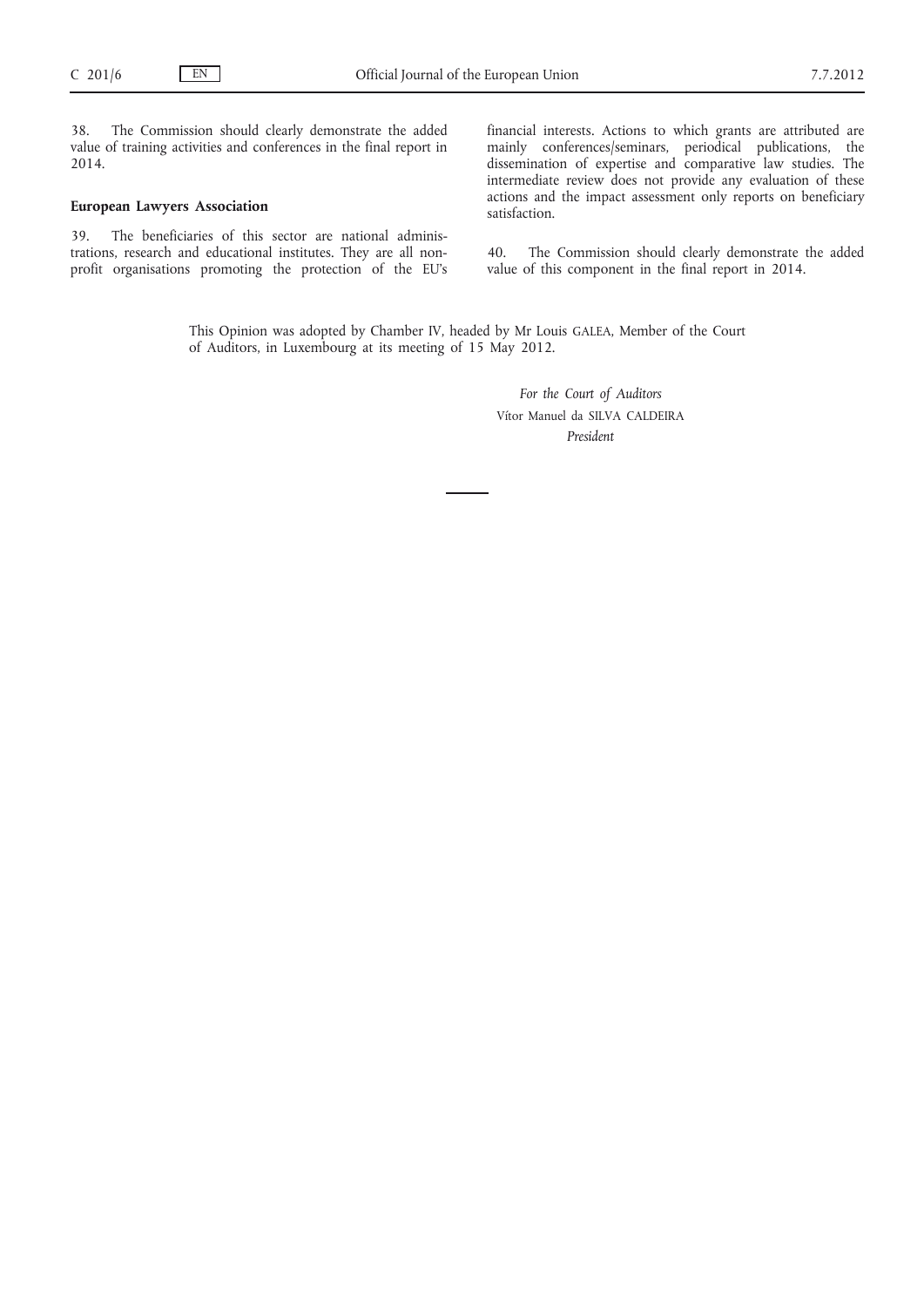## *ANNEX I*

## **Estimated amounts to be allocated to operational objectives under Hercule III**

| Total<br>(million EUR) | Description                                                                                                                                                                                                                                                                                                                                                                                                                                                               | Objective No   |
|------------------------|---------------------------------------------------------------------------------------------------------------------------------------------------------------------------------------------------------------------------------------------------------------------------------------------------------------------------------------------------------------------------------------------------------------------------------------------------------------------------|----------------|
| 34.8                   | To improve the prevention and investigation of fraud and other illegal activities beyond<br>its currently reached levels by enhancing transnational and multi-disciplinary cooper-<br>ation.                                                                                                                                                                                                                                                                              | $\mathbf{1}$   |
| 11,835                 | To increase the protection of the financial interests of the Union against fraud, facili-<br>tating the exchange of information, experiences and best practices, including staff<br>exchanges.                                                                                                                                                                                                                                                                            | $\overline{2}$ |
| 16,45                  | To strengthen the fight against fraud and other illegal activities providing technical and<br>operational support to national investigation and in particular customs and law<br>enforcement authorities.                                                                                                                                                                                                                                                                 | 3              |
| 44,815                 | To limit the exposure of the financial interests of the Union to fraud, corruption and<br>other illegal activities, as compared to the level of exposure known today, with a view<br>to reducing the development of an illegal economy in key risk areas such as organised<br>fraud, smuggling and counterfeiting, especially of cigarettes. (All measures provided for<br>in the legislative financial statement, paragraph 3.2.2, concern cigarettes smuggling<br>only) | $\overline{4}$ |
| 2,1                    | To enhance the degree of development of the specific legal and judicial protection of<br>the financial interests against fraud by promoting comparative law analysis.                                                                                                                                                                                                                                                                                                     | 5              |
| 110                    | Total Hercule III 2014-2020                                                                                                                                                                                                                                                                                                                                                                                                                                               |                |

*Source*: Legislative financial statement, pp. 30-36.